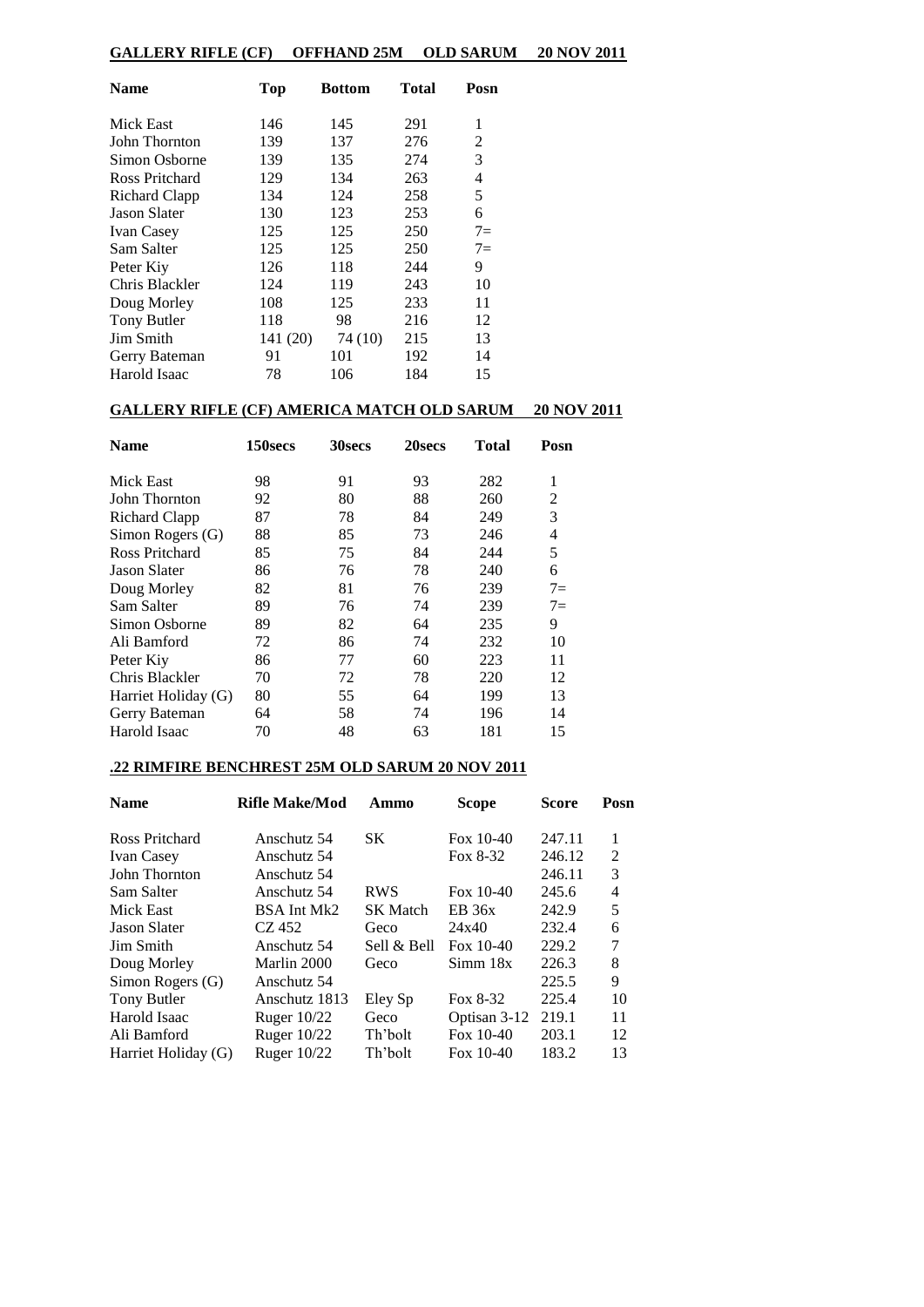# **.22 RIMFIRE OFFHAND 25M OLD SARUM 26 NOV 2011**

| <b>Name</b>           | <b>Top</b> | <b>Bottom</b> | Total | Posn  |
|-----------------------|------------|---------------|-------|-------|
| Mick East             | 145        | 144           | 289   | 1     |
| Simon Osborne         | 145        | 142           | 287   | 2     |
| Ali Bamford           | 143        | 138           | 281   | 3     |
| Steve Jugg            | 136        | 136           | 272   | 4     |
| <b>Ross Pritchard</b> | 134        | 135           | 269   | 5     |
| <b>Jason Slater</b>   | 129        | 139           | 268   | $6=$  |
| <b>Steve Winder</b>   | 138        | 130           | 268   | $6=$  |
| Sam Salter            | 136        | 131           | 267   | 8     |
| Chris Blackler        | 133        | 133           | 266   | $9=$  |
| Chris Jenks           | 134        | 132           | 266   | $9=$  |
| Ian Smedley           | 135        | 130           | 265   | $11=$ |
| <b>Bill Snook</b>     | 132        | 133           | 265   | $11=$ |
| <b>Ivan Casey</b>     | 134        | 129           | 263   | $13=$ |
| John Thornton         | 132        | 131           | 263   | $13=$ |
| Gerry Bateman         | 130        | 123           | 253   | 15    |
| Doug Morley           | 121        | 130           | 251   | $16=$ |
| <b>Noel Smith</b>     | 128        | 120           | 248   | 17    |
| <b>Tony Butler</b>    | 125        | 119           | 244   | 18    |
| Harold Isaac          | 123        | 113           | 236   | 19    |
| Kevin Sullivan        | 111        | 119           | 230   | 20    |
| Jim Smith             | 95         | 126           | 221   | 21    |

## **.22 RIMFIRE 'AMERICA MATCH' OLD SARUM 26 NOV 2011**

| Name                | 150secs | 30secs | 20secs | <b>Total</b> | Posn                   |
|---------------------|---------|--------|--------|--------------|------------------------|
| Ian Smedley         | 95      | 94     | 91     | 280          | 1                      |
| Ali Bamford         | 96      | 88     | 95     | 279          | 2                      |
| Chris Blackler      | 89      | 96     | 88     | 273          | $3=$                   |
| Chris Jenks         | 91      | 92     | 90     | 273          | $3=$                   |
| Simon Osborne       | 96      | 96     | 80     | 272          | 5                      |
| <b>Steve Jugg</b>   | 89      | 93     | 85     | 267          | 6                      |
| <b>Ivan Casey</b>   | 89      | 90     | 85     | 264          | 7                      |
| Ross Pritchard      | 87      | 91     | 83     | 261          | 8                      |
| Sam Salter          | 88      | 85     | 87     | 260          | $9=$                   |
| Noel Smith          | 89      | 80     | 91     | 260          | $9=$                   |
| Mick East           | 95      | 71     | 92     | 258          | $11=$                  |
| Doug Morley         | 83      | 89     | 86     | 258          | $11=$                  |
| John Thornton       | 87      | 84     | 85     | 256          | 13                     |
| Jon Boughton        | 82      | 86     | 86     | 254          | $14=$                  |
| <b>Jason Slater</b> | 85      | 83     | 86     | 254          | $14=$                  |
| <b>Steve Winder</b> | 81      | 84     | 89     | 254          | $14=$                  |
| <b>Bill Snook</b>   | 85      | 76     | 92     | 253          | 17                     |
| Gerry Bateman       | 88      | 81     | 76     | 245          | 18                     |
| Tony Butler         | 82      | 76     | 81     | 240          | 19                     |
| Jim Smith           | 72      | 75     | 81     | 228          | 20                     |
| Harold Isaac        | 82      | 74     | 56     | 212          | 21                     |
| Kevin Sullivan      | 70      | 57     | 72     | 199          | 22                     |
| Noel Smith          | 81      | 69     | 75     | 225          | 2 <sup>nd</sup><br>att |